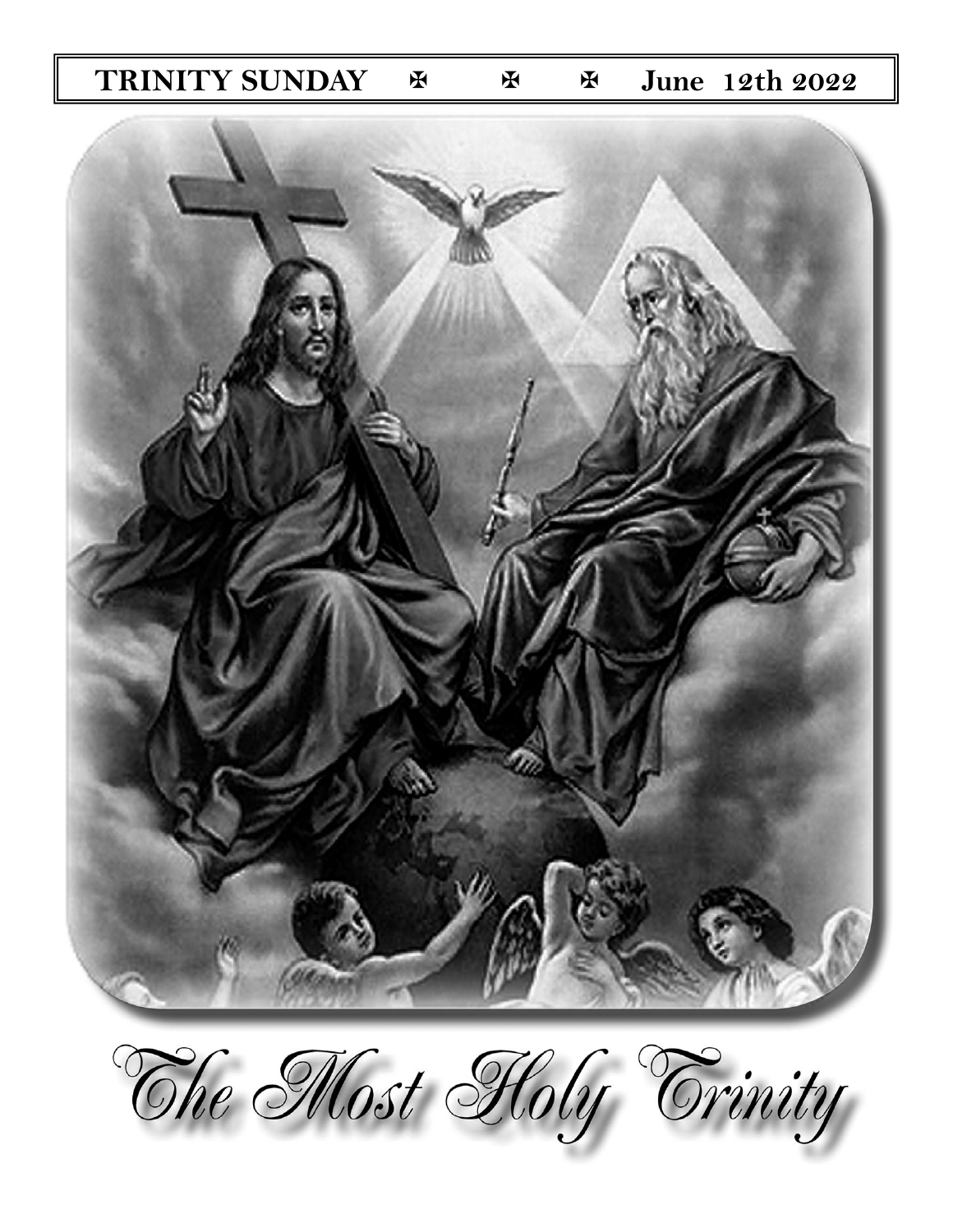### **FROM THE DESK OF Fr. Dave** *My dear friends and parishioners,*

*Mysteries are never popular! Our human nature hates admitting defeat and saying that "we do not understand ". We are a family of believers who need to admit, like children, that we cannot fully understand what the Father is doing. His thoughts and plans are beyond our capacity to comprehend. His very nature is a mystery for us. All we can say is that God's nature is loveholding together the Father, Son and Holy Sprit. Questioning God leads to frustration and failure; but accepting the mysteries of God can lead to new life and hope. What's more, we can become PART OF THE MYSTERY by participating in the life of God. By grace we are united with the Three Persons of the Blessed Trinity. It is divine love that binds us to the Church of Christ . Distance and separation cannot cancel or quench that love which we received when we were Bapized "in the name of the Father, the Son and of the Son and of the Holy Spirit In the spirit of our common bond of Baptism we work together as His Church, the Body of Christ.*

*Hoping and praying for unity during the upcoming change, I ask Jesus for many blessings for you and your families.* 

*Your friend and pastor,* 

**Fr. David J. Kozak** 

# **HEAVEN-MADE**

*——————-——————————————————*

*"I have been made for heaven and heaven for me." —St. Joseph Cafasso*

# **FORGIVENESS**

*"To forgive is to set a prisoner free and to discover that the prisoner is me." —Anonymous* 

### **DO YOU ATTEND MASS HERE— BUT HAVENT REGISTERED YET? ITS VERY EASY………...WELCOME!**

*We encourage all Catholics to become an active participant in the life of our Parish Families. Please call either Rectory for more information.*

*————————————————————————*  **Incarnation of Our Lord Parish "Annual FIRECRACKER \$10,000.00 Drawing" 1st Prize \$5,500.00 2nd Prize \$3,500.00 3rd—7th prizes \$200.00 EA.**  *NEED NOT TO BE PRESENT TO WIN ONLY 200 TICKETS SOLD TICKET COST \$100.00* **NEED TO BE BOUGHT BY JUNE 13TH**  *Please call Incarnation Rectory 610-866-3391 ext. #3 to reserve yours!*

*BUY YOURS NOW!* 

### *———————————————————————-* **Because We are Catholic Annual Appeal**

*We are grateful to all who pledged their support to the 2022 BWCAA. Your gift will allow our Diocese to meet the many and varied needs of people in our community. Remember, every gift counts, no matter how big or small. If you did not take the opportunity to make your gift, you may do so at any time over the next few weeks by placing your pledge form in the collection basket or by visiting the Appeal website at BecauseWeAre-Catholic.org . Thank you for your support!*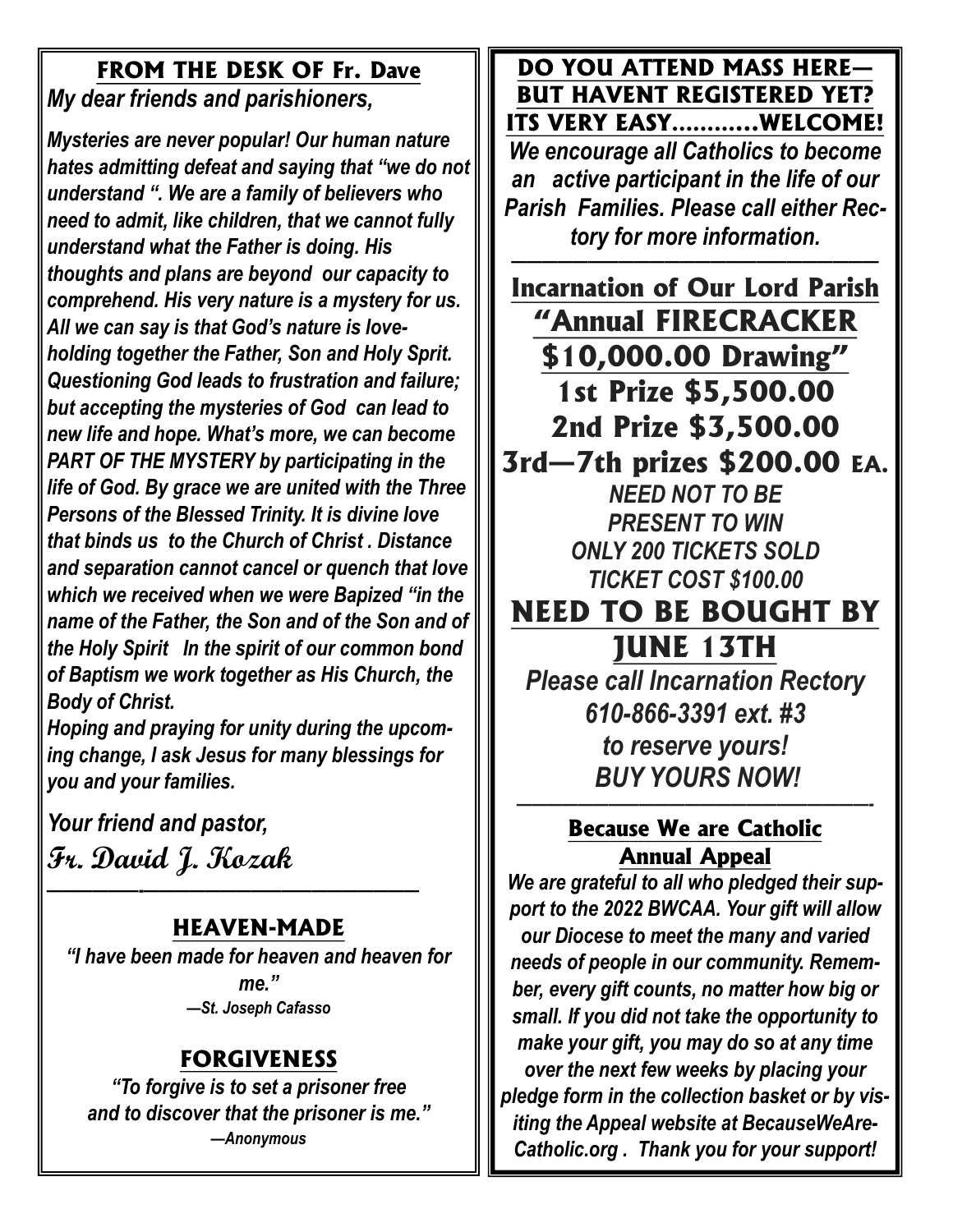### **Diocesan Victim Assistance Coordinator**

*Ms. Wendy S. Krisak, M.A., NCC, LPC, Direct Telephone Number: 1-800-791-9209* 

# **Secretary for Youth Protection**

*Pamela J. Russo, MSW, MS Telephone Number: 610-871-5200, Ext. 2204 prusso@allentowndiocese.org To learn more about the Diocese of Allentown's Youth Protection Programs, Sexual Abuse Policy, and Code of Conduct, visit www.allentowndiocese.org and click on "Youth Protection" in the upper right-hand corner.* 

**COURAGE –** *Diocesan Help Line: 610-217-5557* 

### **CATHOLIC BISHOP ABUSE REPORTING SERVICE**

*If you have an allegation of abuse against a bishop, please contact the Catholic Bishop Abuse Reporting Service at www.ReportBishopAbuse.org or by calling (800) 276-1562.*

### *——————————————————–————-* **Holy Ghost Financials**

*Weekly Collection for 6 / 5 = \$ 2,546.00 Online Giving = \$ 470.00* **Total** *= \$ 3,016.00 THANK YOU! CAN YOU DO MORE FOR YOUR PARISH?*

#### *——————————————————————* **St. Mary's Church Block Party**

*2nd & Union Streets (122 Union St.), Catasauqua will be holding their Annual Block Party on Thursday, June 23, Friday, June 24, and Saturday, June 25 from 6:00 to 10:00 PM all nights. There will be fabulous homemade foods, Bingo (in our air-conditioned hall), Bake Sale, Basket and Money Raffle, and Games for adults and children. DJ entertainment by D.H. Production all three nights with exciting & fun events planned. Our local first responder volunteers will have emergency equipment here all three nights. For more information please call the Parish Office at 610- 264-0332 or email* **[kim.s](mailto:kim.bil@verizon.net)[tmarys122@gmail.com](mailto:stmarys122@gmail.com)**

# *HG Prime Time Seniors Group*

 *PRIME TIME SENIORS meet on the first and third Monday of each month. Anyone age 55 and older is eligible to join. Dues are \$10 per year. The 2022 officers are:* 

*Jean Blaukovitch, President; Carol Barron, Vice President; Maureen Dresen, Secretary and Sue Grady, Treasurer. Refreshments are served at each meeting. NEXT MEETING Monday, June 20th Prime Time* 

*Anniversary Luncheon Reservations and payments are due NOW!*

#### *————————————————————————-* **SENIORS TRIPS**

*Atlantic City Casino Trip – June 30, 2022 Tropicana Casino Hotel. \$88 per person.*  **SOLD OUT** *Payment due ASAP.* 

*Includes transportation, \$25 casino rebate; \$15 food voucher; show ticket to Music of Midler & Manilow; driver's tip; snacks and games on the bus. Also, planning a* 

*ONE DAY MYSTERY TRIP to LANCASTER It will be a mystery trip including meal and etc…Details to come in the near future… Call Boots (610-867-4839) or Maureen (610-866-8351) for reservations PLEASE NOTE THAT Trans Bridge has added a surcharge to all trips due to Gas prices going Sky high!*

#### *——————————————————————* **LITURGY COMMITTEE UPDATE (HG) Quiet Time**

*In the past few months, there has been a noticeable increase in the "chatter" before Mass. For many parishioners, this is a time of prayer and contemplation. Others see it as a time for fellowship and catching up with our friends. Please remember that if you must talk, please do so quietly and briefly. Remember that your conversation might be disturbing someone who is in prayer. For parents with children, we know that children have bad days. We are not disturbed by noisy children– it's a sign of a healthy and growing parish.* 

#### *———————————————————-*  **(HG) Lectors and Greeters**

*We are always looking for additional lectors. We also plan to add Greeters to welcome parishioners and guests to our church. Both of these opportunities give you an easy chance to become involved with our parish. If you are interested in helping, please contact the parish office or email [MRDresen@gmail.com](mailto:MRDresen@gmail.com)*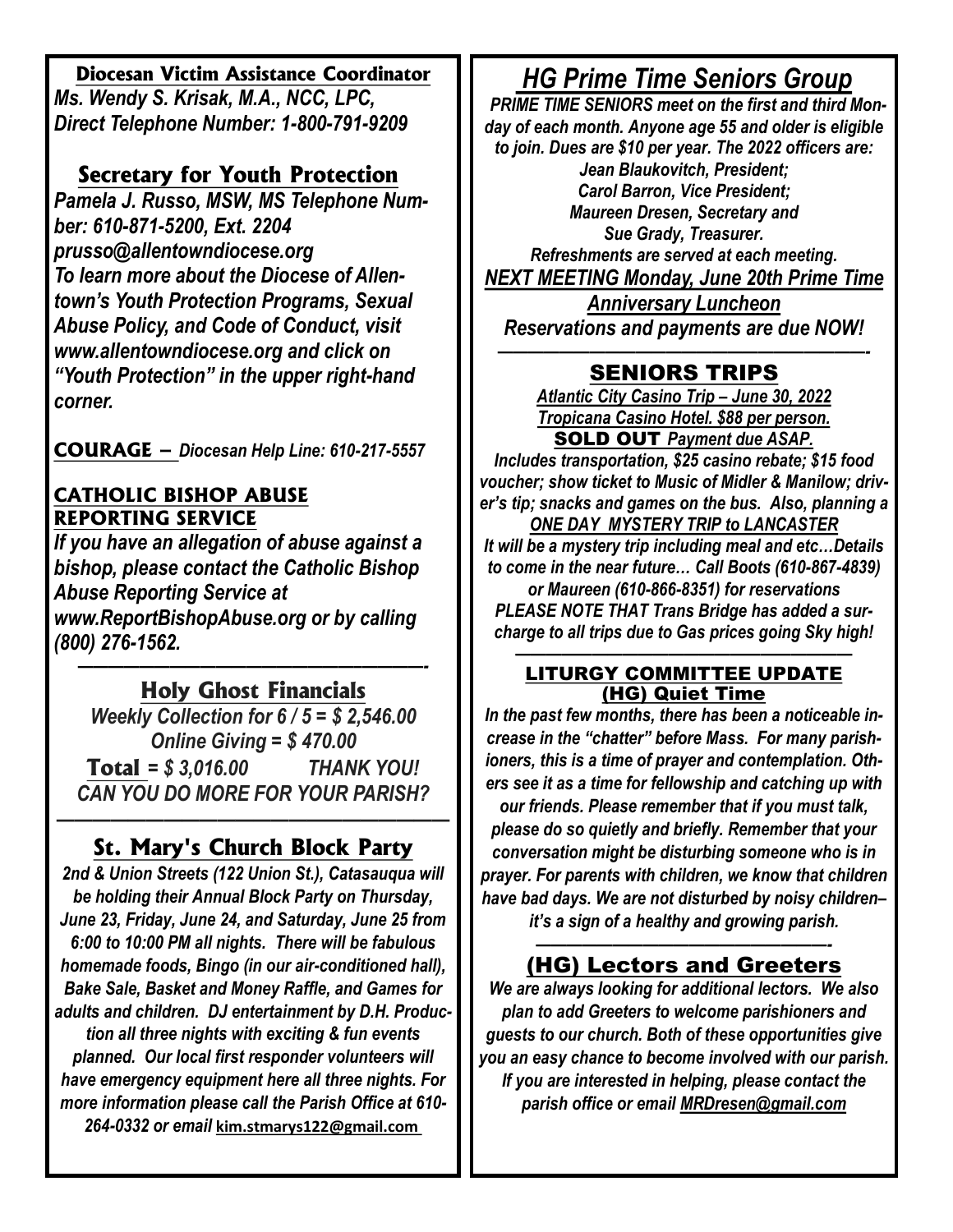# **(INC) P.A.G. NEWS………………**

*Monthly 50/50 Drawing – Reminder – \$5 per entry, and since this drawing takes place electronically, just make your donation in multiples of \$5. Donation envelopes must be received by the last day of the month.* 

*Save the date and stay tuned for more information about these other upcoming PAG activities/events (all dates tentative):*

- *Bingo Buffet – Saturday, 7/23/22. Tickets go on sale soon.*
- *Putt U Mini Golf Family Outing – Wednesday, 8/3/22*
- *Halupki Take Out Sale – September/October TBD*
- *Church Christmas Decorating – Saturday, 11/26/22*

*——————————————————————*

*Incarnation Parish Senior Group New members are invited to join our group. Meetings are held on the 1st Wednesday of the month at 12 noon. Finger foods are served and bingo is played. Next meeting is Wed., July 6, 2022.* 

*President —Justine Yuhas, Vice-President —Irene Vidumsky, Secretary —Anne Pecsek, Treasure —Mike Vidumsky. Any questions contact any officer.* 

# **(INC) Yard Sale**

*items are now being accepted. Items can be brought before or after weekend masses to LaBuda Hall. Please no monitors, tvs, clothes or books. Any questions call Pat Krycia (610) 703-0857. We are also looking for empty baskets for our fall bazaar. ————————————————————————--* 

### **(INC) Saturday 4pm Mass DUE TO HOLY INFANCY PARISH USING THE PARISH PROPERTY FOR THEIR ANNUAL MULTI-CULTURAL FESTIVAL**

### **there will be no 4pm mass**

# **NEXT Saturday, June 18th.**

### **YOU MAY ATTEND MASS AT HOLY GHOST AND YOUR ENVELOPES WILL BE RETURNED TO INCARNATION PARISH. ————————————————-———-**

# **Incarnation Financials**

*Weekly Collection for 6/ 5 = \$ 2,155.00 Online Giving = \$ 388.00*  **Total** *= \$ 2,543.00 THANK YOU! CAN YOU DO MORE FOR YOUR PARISH?* 

# **Prayer to The Most Holy Trinity**

*————————————————————————*

*God our Father, who by sending into the world the Word of truth and the Spirit of sanctification made known to the human race your wondrous mystery, grant us, we pray, that in professing the true faith, we may acknowledge the Trinity of eternal glory and adore your Unity, powerful in majesty. Through our Lord Jesus Christ, your Son, who lives and reigns with you in the unity of the Holy Spirit, God, for ever and ever.*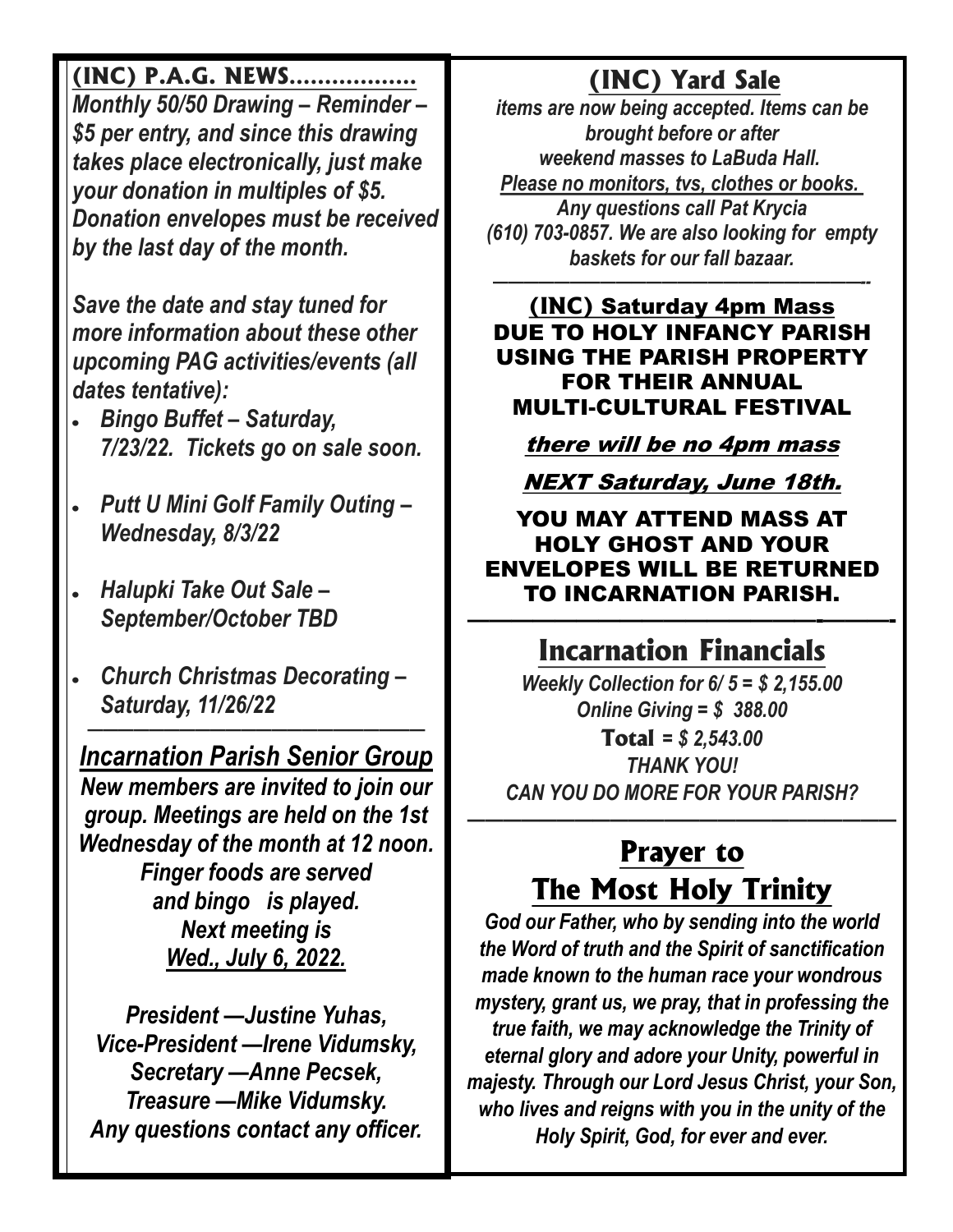### **SAT.** June 11th Saturday VIGIL

*(HG) 4:00 pm Agnes Repasch by the Family (INC) 4:00 pm Joseph Raykos by Wife Barbara* 

### **SUNDAY June 12th 2022 TRINITY SUNDAY**

*(INC) 9am Mary Ann Vidumsky by the Family*

 *(HG) 10am Thomas O'Connell by Boots & Family* 

 *(INC) 11am –POLISH Mass Walter & Josephine Rzeznik by son Ignatius*

 *(HG) 1:30pm Mass in the Ordinariate Form* 

*————————————————————————— Mon. June 13th — St. Anthony of Padua (HG) 8:00am Agnes Velas by Barbara Raykos*

*Tues. June 14th — Ordinary Time Weekday (HG) 8:00am*  $\Phi$ *Kalman & Anna Fabian by Daughter Helen Fabian*

*Wed. June 15th— Ordinary Time Weekday (HG) 8:00am Mary McFadden by Niece Maureen Dresen*

*Thurs., June 16th— Ordinary Time Weekday (HG) 8:00am Betty & George Trimble by Thomas Hoof*

*Fri., June 17th — Ordinary Time Weekday (HG) 8:00am*  $\textcircled{r}$ *Agnes Velas by Patricia Fielding* 

*————————————————————————— SAT. June 18th Saturday VIGIL (HG) Adoration 3 pm til 3:55 pm & (HG) Confessions 3pm til 3:45 pm*

### **NO 4PM MASS AT INCARNATION**

*(HG) 4:00 pm Fathers Day Intentions NO 4:00 pm MASS @ (INC)*  $E$ *Fathers Day Intentions* 

#### **SUNDAY June 19th 2022 CORPUS CHRISTI FATHERS DAY**  *(INC) 9am Fathers Day Intentions*

 *(HG) 10am Fathers Day Intentions* 

 *(INC) 11am – POLISH Mass Bolestaw & Helen Duda by Ignatius Rzeznik*

 *(HG) 1:30pm Mass in the Ordinariate Form* 

# **EXAMPLE DEVOTIONAL LAMPS**

*\$10 PER WEEK PLEASE CALL EITHER RECTORY —————————————————————-*

ж

*Devotional Lamps @ Holy Ghost Church Sanctuary*  **In Memory of & Frances Gestl by Marie Sterlein** *Tabernacle (2) In Memory of George Maurer by Wife Helen & Fam. St. Joseph*  **In Memory of**  $A$ **ndrew Spevak by Wife Mariann** *B.V.M*  **In Memory of**  $R$ **onald J. Koach, Sr. (3rd Anniv.)** *Sacred Heart Health & Blessings on Fred Schuster St. Theresa Health & Blessings on Steph Lee by Helen Maurer St. John the Hermit In Memory of Buragino, Corroda & Shunk Families St. (Padre) Pio - Our Lady of Pompeii Health & Blessings on Rachel Horwath Infant of Prague - St. John Capistrano Deceased Members Bechdolt / Boccardi Fams Our Lady of Fatima Health & Blessings on Jerry Berger Pieta In Memory of Alexander & Elizabeth Trotsky St. Vincent DePaul Chapel / Tabernacle Lamp In Memory of George & Concetta Petito, Rosemarie Petito Hare & Joanne Petito*

#### *——————–———————-——————————* **Devotional Lamps**  闲 Ж

### *————————————————————— Incarnation of Our Lord*

*Sanctuary Lamp In Memory of Helen & Joseph Balshi by Children* 

*Blessed Virgin Mary Lamp Living & Deceased Members of Slovak Catholic Sokols #78* 

*St. Joseph Lamp In Memory of Anna & Harry Herman by Daughter Paulette Blanar & Husband Francis*